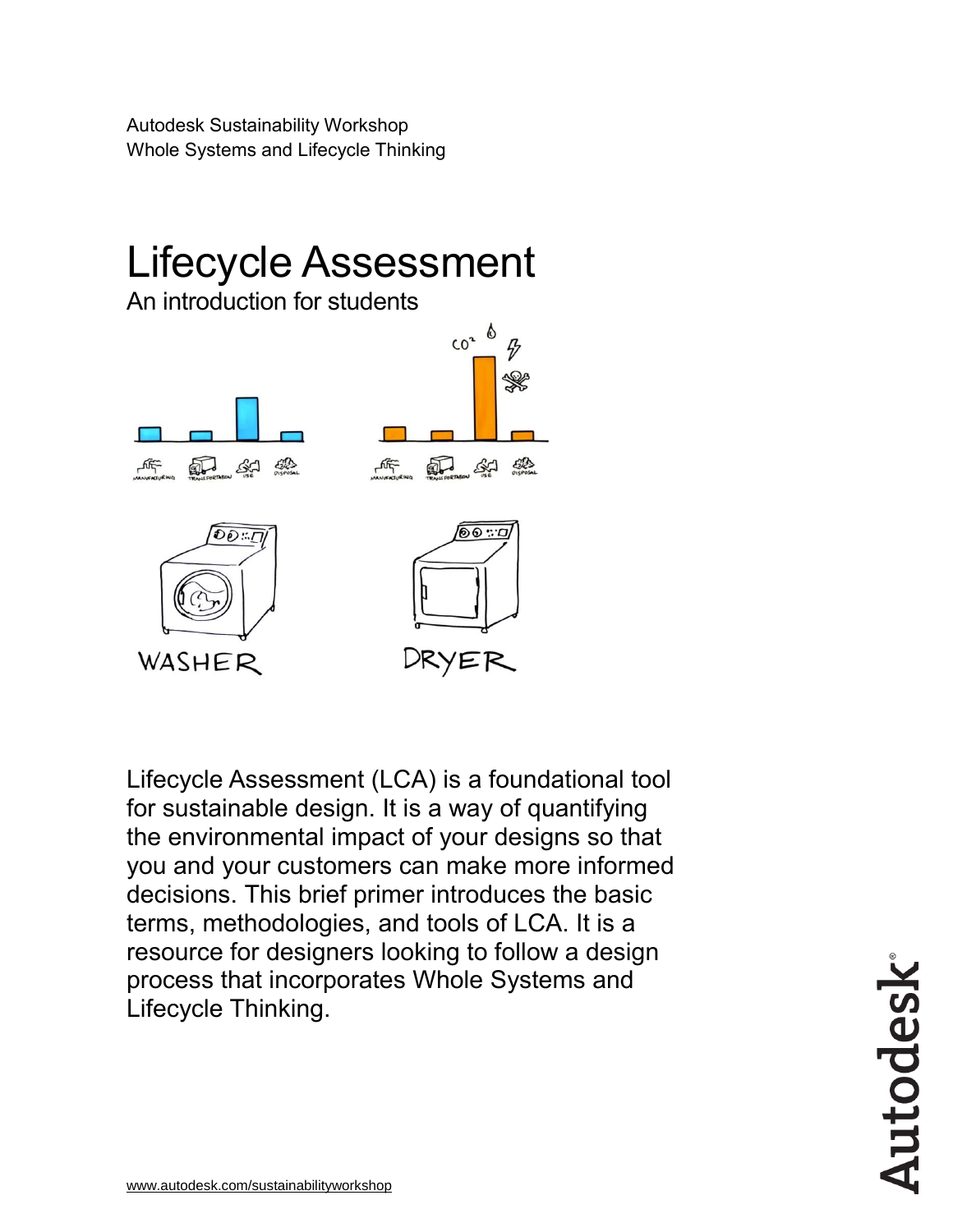### **Contents**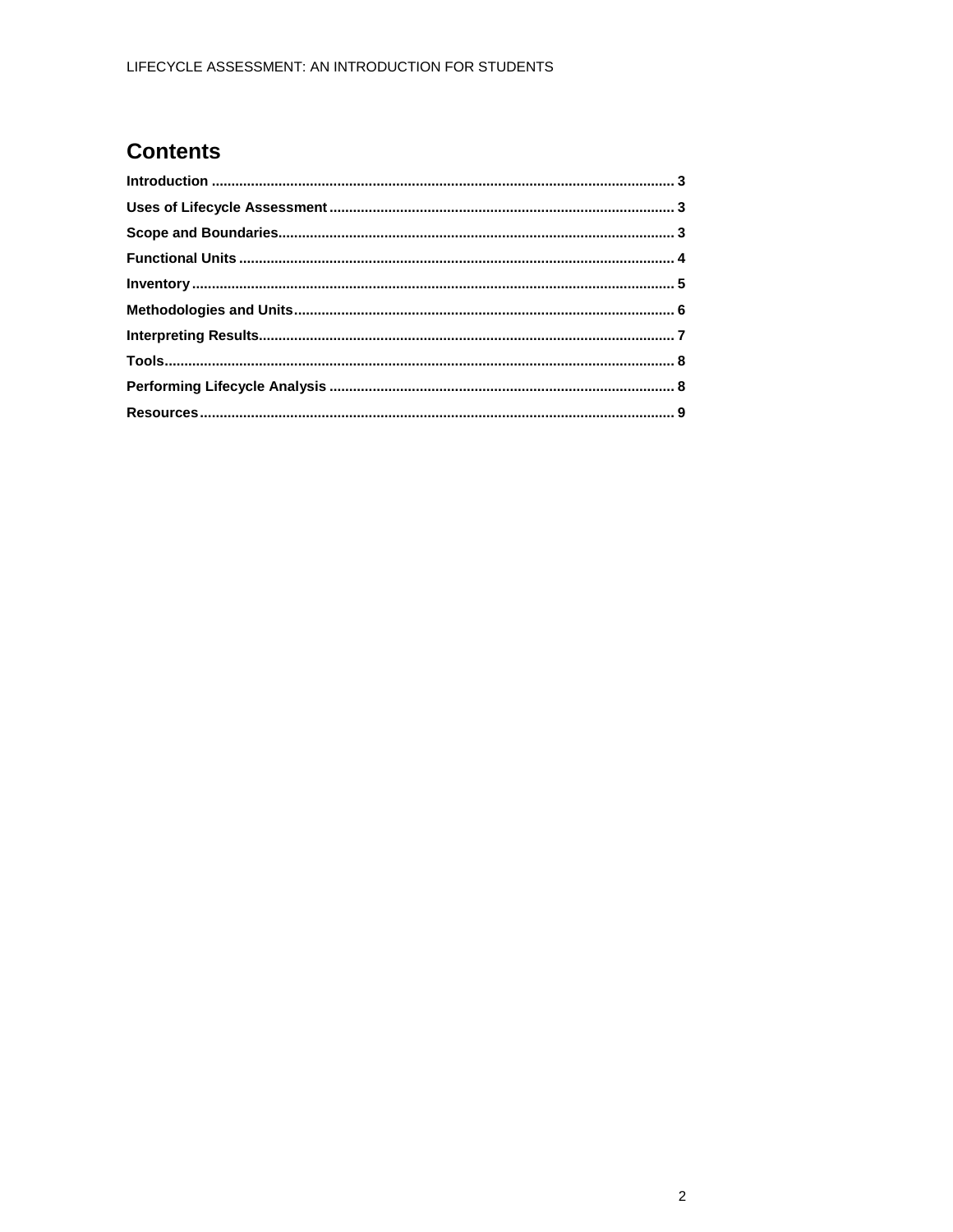## <span id="page-2-0"></span>Introduction

Lifecycle assessment (LCA) is a method to quantify the environmental impacts of a product or service, such as greenhouse gas emissions, water pollution, land use, toxins, and more. These impacts can be measured for any or all phases of a product's lifecycle, including manufacturing, distribution, use, and disposal. LCA can be used for many purposes, from helping inform the early stages of the design process to providing detailed data for environmental reporting. The depth and breadth of analysis can vary greatly; take care to match the sophistication of the analysis to its intended purpose. A rough assessment can take less than an hour, while a full assessment performed to international standards may take hundreds of hours. Many methodologies and software tools are available for LCA, and these should also be matched to the intended purpose.

# <span id="page-2-1"></span>Uses of Lifecycle Assessment

The most common uses for LCA are internal decision making and external reporting.

For internal decision making, LCA is useful to identify the product's biggest environmental impacts and to provide a benchmark for further analysis. Both of these are useful for guiding product development and are best performed early in the design process. While more detailed analyses always provide deeper understanding, they may not always be time and cost-effective.

For external reporting, LCA is useful to prove that a product is environmentally preferable to its competitors or to verify that the impacts of the product meet governmental or thirdparty standards. Both of these uses require that lifecycle assessment be as accurate as possible, using standardized methodologies and boundaries.

### <span id="page-2-2"></span>Scope and Boundaries

How much should you include in your assessment? There are direct impacts, such as resource use and waste during manufacturing. But there are also many indirect factors, such as emissions of the power plant that generated electricity for the factory; impacts from mining and refining of raw materials; transportation; energy use during the product's life; and the product's end of life. The more factors you include, the more complete your assessment will be, but the more time and money it will require. Also, when you include factors that are out of your direct control, such as supplier and user behavior, your results will be less certain and precise.

Boundaries define what your assessment will include, both in terms of lifecycle stage and what's considered within each stage. For lifecycle stage, some analyses (called "gate to gate") only consider impacts from manufacturing. Some consider impacts from material extraction until the final product leaves your factory ("cradle to gate"). Others consider impacts until the end of a product's life ("the grave"). The most widely useful assessments use "cradle to grave" boundaries, including all stages of your product's lifecycle, from resource extraction to end of life.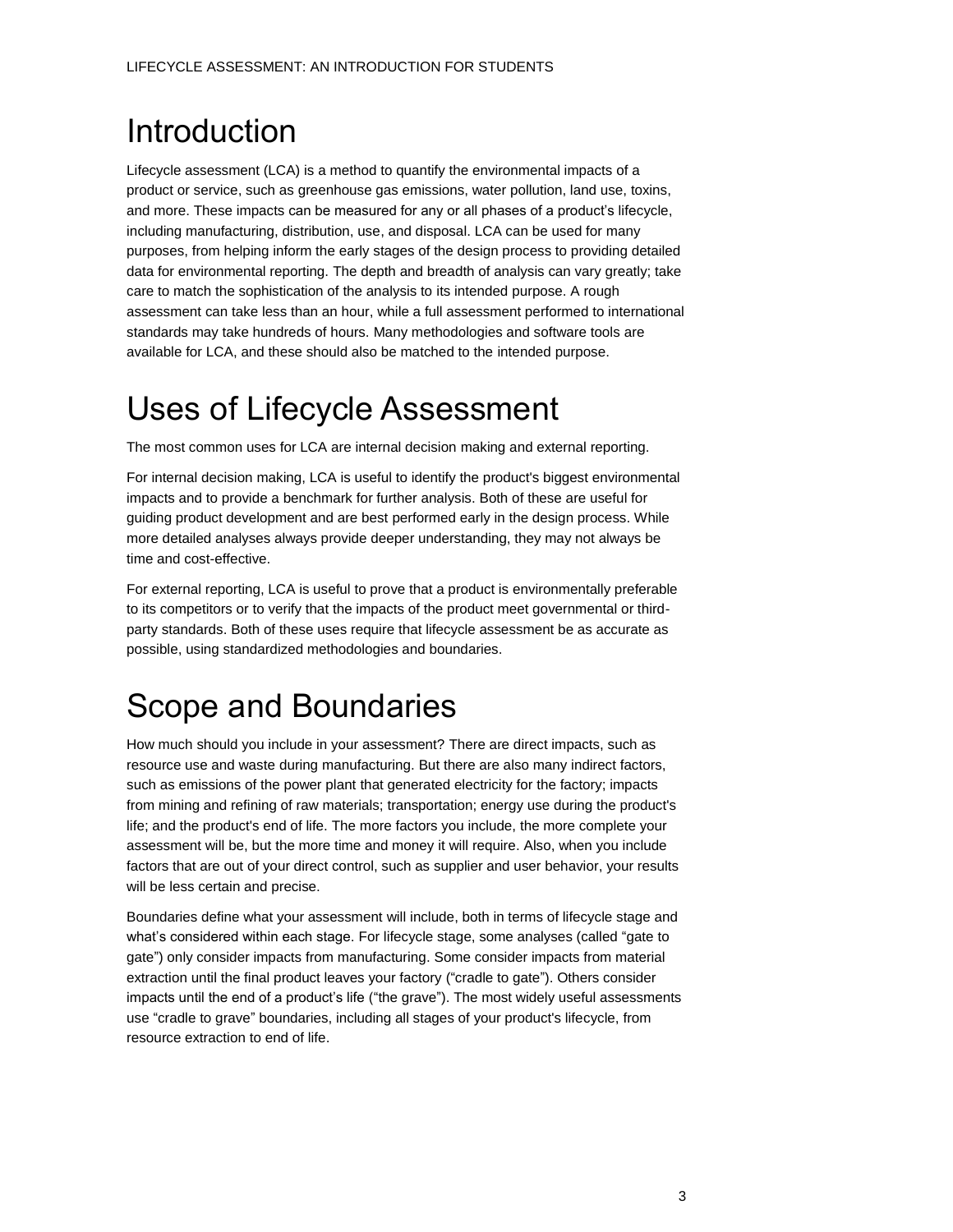

**Figure 1.** Common boundaries for lifecycle assessment.

In terms of breadth, analyses can include your factory's direct impacts, your suppliers' impacts, transportation, customer usage, and end of life. Enterprise carbon accounting has three standards for this: scope 1, scope 2, and scope 3, shown in the following diagram. Scope 1 boundaries only include emissions produced by your manufacturing plant. Scope 2 boundaries also include impacts from the upstream supply chain and energy generated offsite. Scope 3 boundaries add the downstream supply chain. The most widely useful assessments for product design use scope 3 boundaries.



**Figure 2.** Standard options for the scope, or breadth, of lifecycle assessment.

## <span id="page-3-0"></span>Functional Units

Most LCAs do not simply list the environmental impacts of a product; instead, they list impacts per unit of service. If you compare the environmental impact of a disposable paper coffee cup to a ceramic mug, the paper cup has a lower impact to manufacture. This is misleading, however, because the ceramic mug lasts much longer. This makes its environmental impact per liter of coffee consumed much lower than that of the disposable cup. Other products will have different units of service. When selecting functional units, be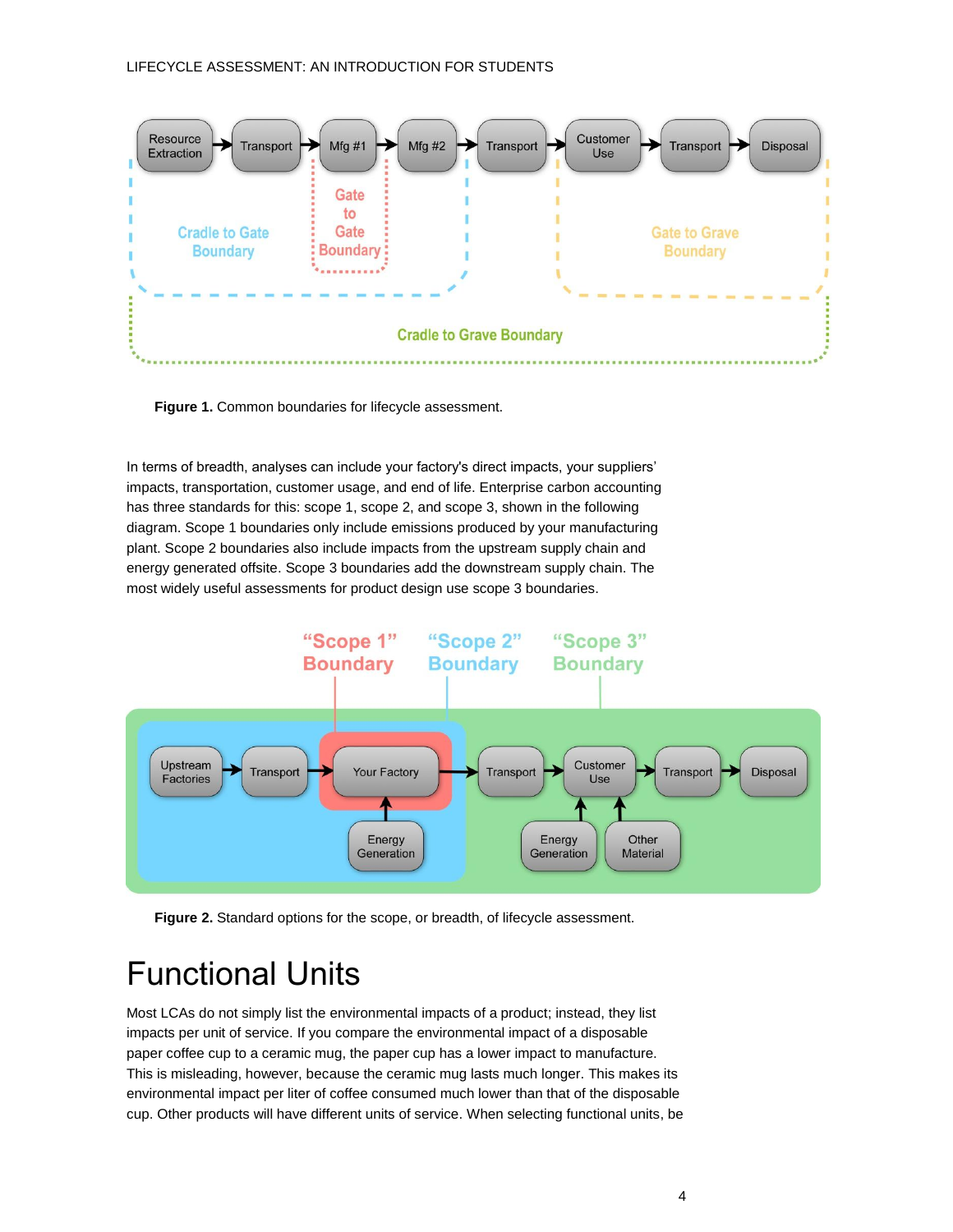careful to choose one that allows fair comparisons between your product and other alternatives.



**Figure 3.** Which is more sustainable? Your choice of functional units, and your assumptions about product use, may change your answer.

## <span id="page-4-0"></span>Inventory

To sum up all the impacts of your product's lifecycle, you must create an inventory of everything within your chosen boundaries that causes an environmental impact.

### **Materials and Processing**

To determine the impacts of your product, you must know all your product's components and how they were processed. This includes knowing, for example, not only what kind of plastic was used for a certain part, but the mass of that part and whether it was formed by injection molding, extrusion, or other process. For assemblies from suppliers, you may need to get information from them, disassemble a unit and weigh its parts, or estimate in other ways. Often there will be some materials or processes in your product's lifecycle that you do not have data for. In this case, you often have to use the data available and estimate the best item or combination of items as a substitute. It is good practice to run multiple analyses with different substitutions to see how sensitive the results are to your assumptions.

### **Transportation**

Transportation of finished goods and component parts should be factored in as well. Often design engineers won't know these figures with certainty, so you may want to try several alternatives to see how much it changes the results. Average transportation impacts from mines to material factories are already included in the material properties data of some databases.

### **Energy and Resource Use During Life**

Energy use during the product's life must be estimated, as well as other resource use (water, paper, or other materials). You can do this by estimating both the usage profile and the lifetime of the product, and multiplying them. (For instance, a laptop might use 25 W of power for eight hours per day for four years, for a total lifetime energy use of 292 kWh.) Because there can be a high degree of uncertainty in these estimates, be sure to run multiple analyses with different estimates to see how sensitive the results are to your assumptions.

### **End of Life**

You must also estimate your product's end of life impacts. Will it be sent to the landfill? Recycled? Incinerated? The ends may vary from one material to another within your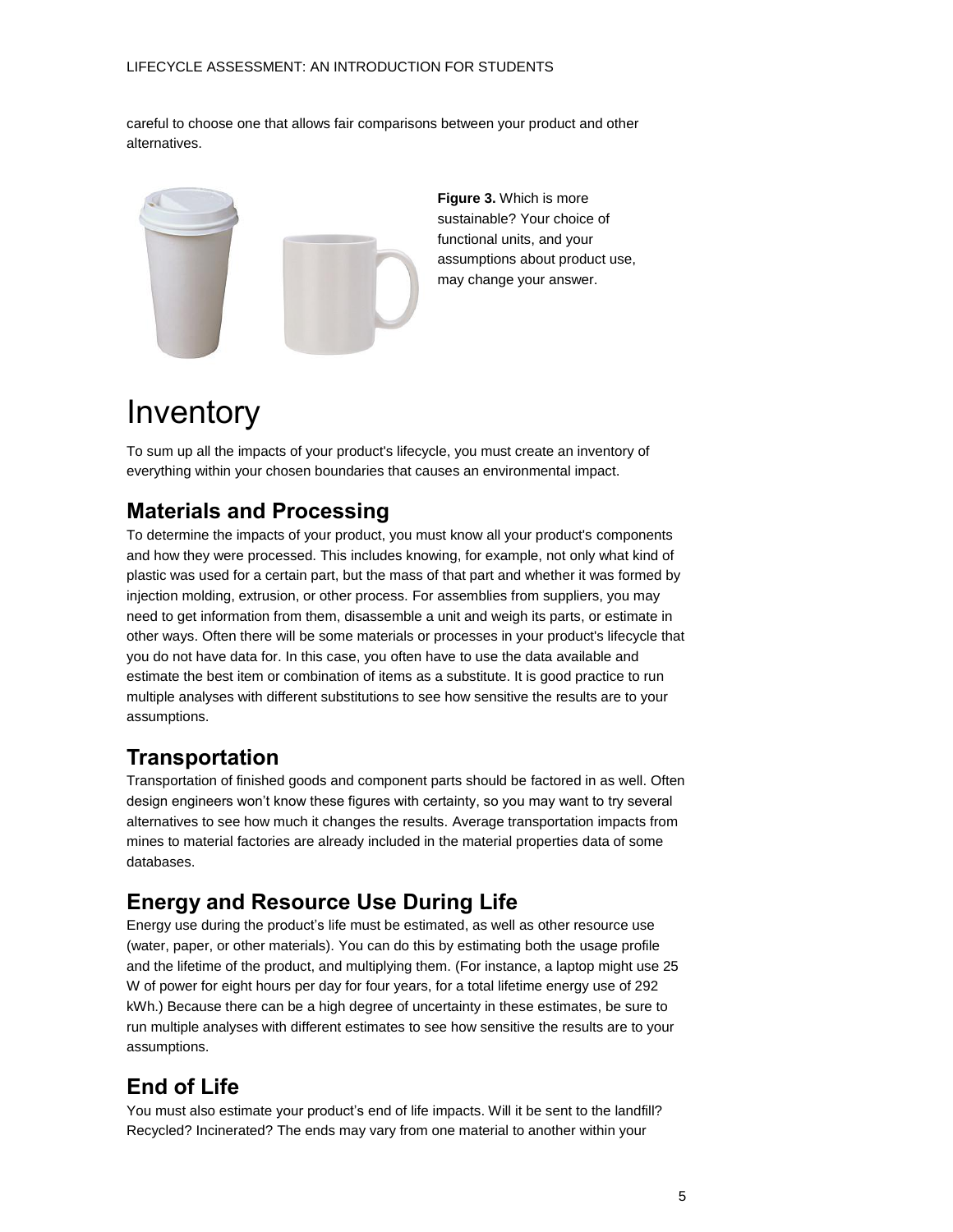product. It is good practice to run multiple scenarios to see how results change, and it is probably safe to assume that a certain percentage of your products will meet different ends.

## <span id="page-5-0"></span>Methodologies and Units

There is no perfect way to measure environmental impacts. Some measure only a single kind of impact (such as greenhouse gas emissions), while others are more comprehensive. Each of these impacts will be measured in different units, for example, greenhouse gases may be measured in kg of CO2 equivalents, while carcinogens may be measured in Disability-Adjusted Life Years (a World Health Organization standard), and land use may be measured in hectares. Most LCAs track these impacts by the mass of the product's ingredients and kWh (or other units) of energy used, but an economic input-output LCA instead tracks impacts by dollar value of each ingredient and energy input.

Some lifecycle assessments show the results of each impact category separately, while others combine many different kinds of impacts into a single score. To convert many different kinds of impacts into a single score, you must first normalize and weight them. Normalizing translates all the different units of measurement into a single generic unit (such as "points"), while weighting multiplies different impacts by different amounts to scale them by importance. Even within a single methodology, there may be multiple weighting schemes.

Single-score analyses can be controversial because of the value judgments inherent in normalizing and weighting (how many kg of CO2 emissions equal one hectare of land use?), but single-score results are generally the easiest for designers to use in decision making for product development. Figures 4 through 6 show the results of a single product analysis in three different formats.

**Eco-Impacts By Life-Cycle Stage** 00% 90% 80% **-** Landfill 70% 60% **Use** 50% - Transportati 40% **Manufacturing** 30% 20%  $10%$ Respiratory<br>inorganics imate change Radiation Respiratory<br>organics Ecotoxicity iutrophication Land use ossil fuels **Carcinogens Dzone** layer Minerals dification/

**Eco-Indicator 99** methodology measures greenhouse emissions, fossil fuel depletion, ozone layer depletion, two kinds of air pollution, water acidification, water eutrophication, mineral depletion, land use, ecotoxicity, ionizing radiation, and carcinogens.

#### By contrast, **IPCC Global Warming Potential**

methodology only measures emissions of greenhouse gases such as CO2, methane, and nitrous oxide.

For more in-depth explanations of these, see the "Eco-indicator 99 Manual for Designers" listed in the Resources section.

**Figure 4.** Each impact category shown separately, relative % by lifecycle stage.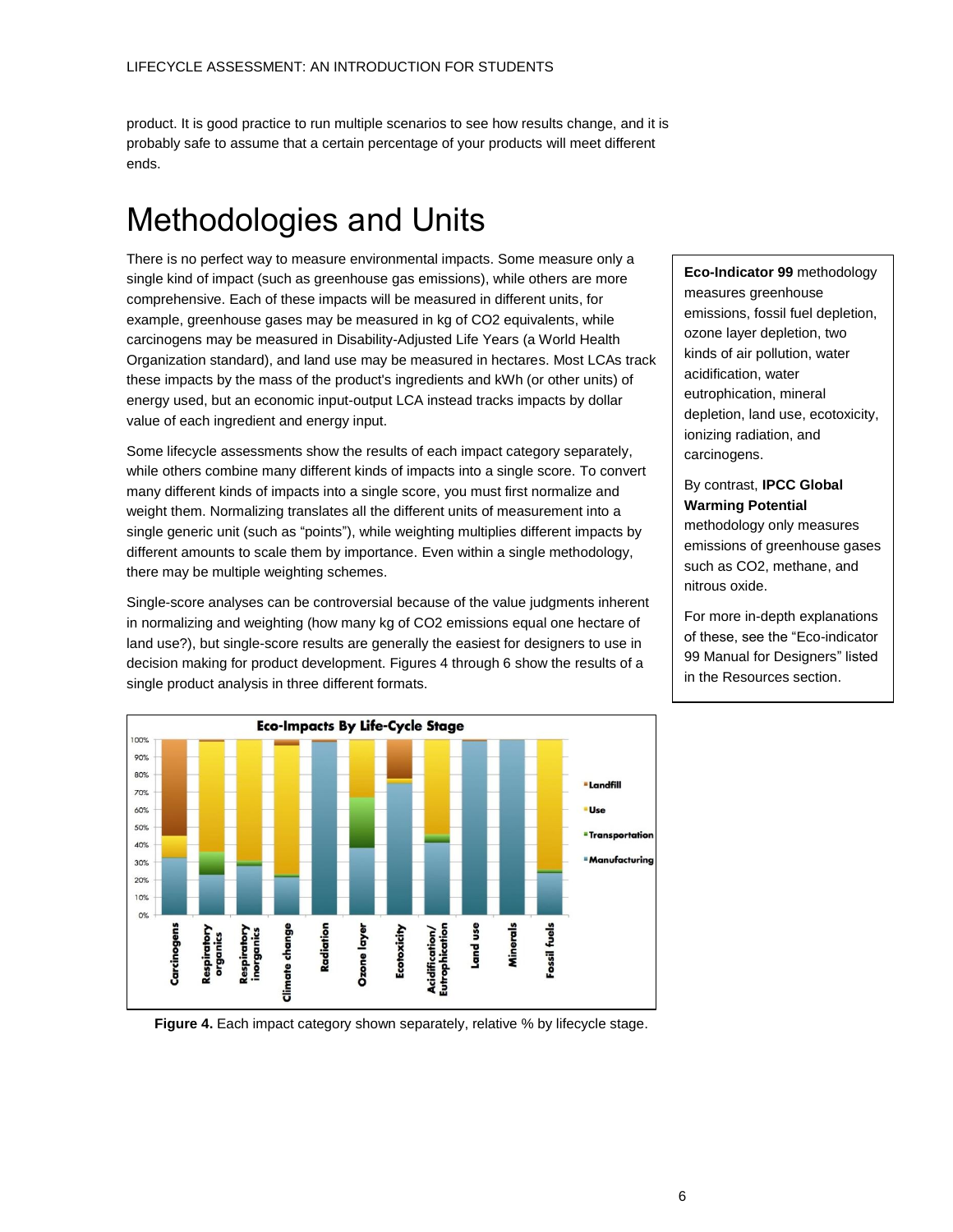



**Figure 5.** Impacts shown with points that have been normalized and weighted.

**Figure 6.** Normalized and weighted points wrapped up into single scores.

## <span id="page-6-0"></span>Interpreting Results

Once you have analyzed your inventory, you will get a series of charts or tables of numerical results. It is up to you to turn those numbers into meaningful strategies to improve environmental performance. Remember that the way you present the data (such as grouping several components into one bar in the graph) can affect the conclusions it suggests. Your initial results may suggest different scenarios for analysis as well (such as greater customer energy use or a longer life). Running multiple scenarios like this and comparing them is called *sensitivity analysis*. Seeing your results may even cause you to rethink your boundaries or functional unit or other aspects of the analysis.

Based on what you learn from doing an LCA, you can make more informed choices about the design strategies that will reduce your product's environmental impact. For example, if the use phase dominates, you could prioritize energy efficiency or reduce the use of consumables. Or if disposal has the most impact, you may want to focus on recycling or repair.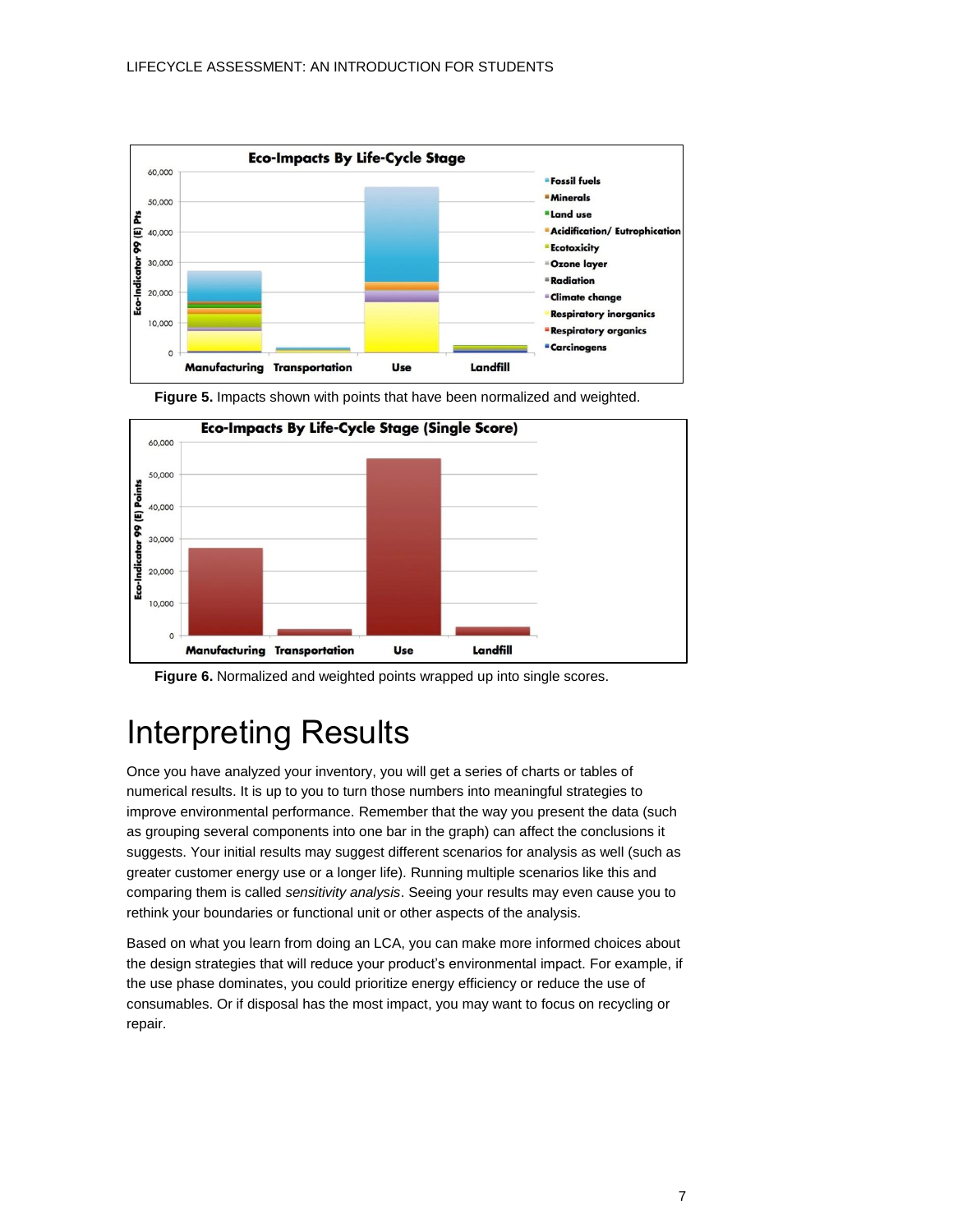# <span id="page-7-0"></span>**Tools**

There are many tools available to perform LCA, ranging from paper pamphlets with tables of eco-impact scores, to databases, to desktop software, to web-based software, to plugins for CAD programs. Generally, the web-based and plug-in software is the most convenient for designers but the least detailed in results. Desktop software is currently the most powerful tool for sophisticated analysis. It is the best tool for detailed LCAs for external reporting, but it may be too cumbersome for simple analyses. Most simple tools have just one analysis methodology built in, while advanced desktop tools generally allow users to choose their methodology.

Regardless of the tool, the analysis is driven by a database of environmental impact factors for various materials and processes. These come from previous studies done within academia or industry. Using this industry-average data greatly simplifies and accelerates the work of LCA, though it is less accurate than directly measuring emissions in your own factory.

## <span id="page-7-1"></span>Performing Lifecycle Analysis

The process of performing an LCA is generally as follows:

- 1. Determine system boundaries.
- 2. Determine product lifetime and functional unit.
- 3. Gather inventory
	- a. Materials
		- b. Manufacturing processes
		- c. Transportation
		- d. Energy and other resource use during life
		- e. End of life
- 4. Compute impacts (often with several variations)
- 5. Interpret results

This process is not always linear. Your interpretations of one analysis may cause you to run different scenarios or change assumptions, or data difficulties may cause you to change boundaries. But in the end, you will go through all these steps, emerging with a greater quantitative understanding of the environmental impacts of your product and enabling you to make informed decisions to make it more sustainable.